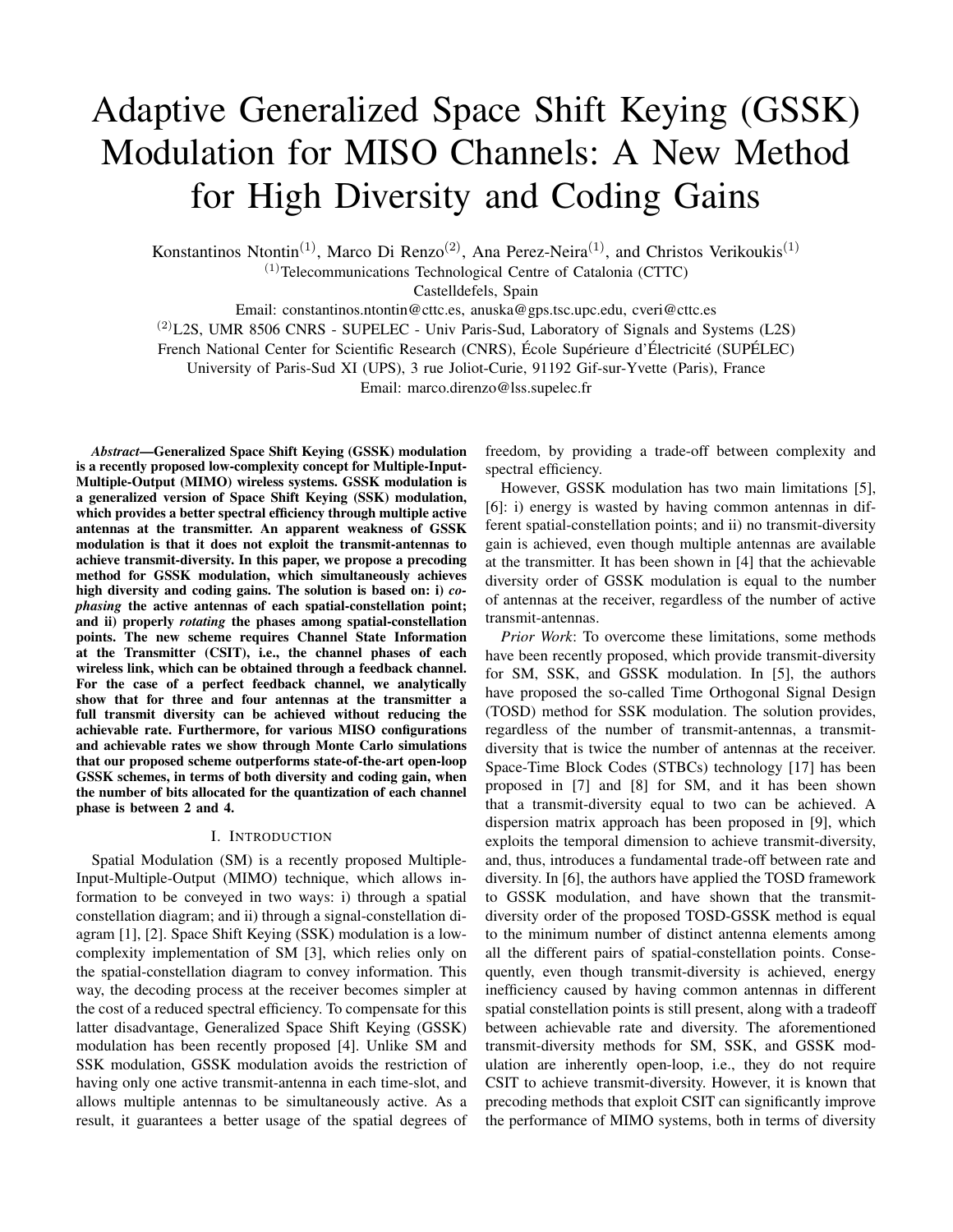and coding gain [10]. As far as SM is concerned, [11], [12], and [14] have recently proposed precoding aided schemes to achieve better performance. In [11] and [14], solutions that exploit average CSIT, but do not achieve transmit-diversity are proposed. In [12], a time-slot phase feedback method for SSK systems with two transmit and one receive antenna is introduced, which provides full transmit-diversity equal to two.

*Contribution*: Motivated by the small amount of previous work related to precoding for SM systems, we propose a feedback-based precoding technique, which is shown to boost the performance of these systems, both in terms of diversity and coding gain. More specifically, our work is focused on GSSK modulation for Multiple-Input-Single-Output (MISO) systems. We assume that the phases of the channel links can be made available to the transmitter by exploiting a low-delay feedback link. The MISO setup is here studied for two reasons: i) multiple-active transmit-antennas can be exploited to achieve transmit-diversity; and ii) MISO systems have a high practical importance due to widespread use of one-antenna pocket-sized terminals. In these systems, an efficient way to improve the performance of the mobile units is to exploit advanced signal processing solutions for transmit-diversity. In particular, our goal is to simultaneously achieve high diversity and coding gain. The proposed scheme can be thought as a generalization of the method recently proposed in [12] for only two transmitantennas. We analytically show that for the perfect feedback case our solution offers full transmit-diversity for three and four transmit-antennas without reducing the achievable rate. Furthermore, we take into account the case of imperfect feedback that arises from the quantization of the channel phases for which we assume scalar quantization, where each channel phase is quantized seperately. Numerical examples show that for various MISO configurations and achievable rates up to 4 bits/s/Hz our proposed method achieves a performance significantly better than state-of-the-art open-loop GSSK modulation schemes when between 2 and 4 bits are allocated for the quantization of each channel phase.

*Organization*: This paper is organized as follows. In Section II the system model is introduced, and state-of-the-art GSSK and TOSD-GSSK modulations are summarized. In Section III, the proposed adaptive GSSK method is described. In Section IV, Monte Carlo simulations are shown to substantiate our claims, and highlight the performance gain against state-ofthe-art methods. Finally, Section V concludes this paper.

# II. SYSTEM MODEL AND BACKGROUND

# *A. System Model*

We consider a generic MISO communication system with  $N_t$  transmit antennas and  $N_r=1$  receive antennas. We assume that the receiver uses a Maximum-Likelihood (ML) detector [13], and that it is able to estimate the  $N_t$  channel impulse responses perfectly. Consequently, the receiver has perfect CSI. Furthermore, an error-free and zero-delay feedback channel between receiver and transmitter is assumed to be available. We consider that the  $N_t$ x1 MISO channel matrix **H** has entries  $h_i$ ,  $i = 1, 2, \ldots N_t$ , which can be modeled as independent and identically distributed complex Gaussian random variables with zero-mean and unit-variance (Rayleigh fading).

*Notation*: The following notation is used throughout this paper: i)  $N_a$  is the number of simultaneously active transmitantennas, with  $1 \le N_a \le N_t$ ; ii)  $E_m$  is the average total energy transmitted at each time slot by the  $N_\alpha$  active transmitantennas. An equal distribution among the active transmitantennas is assumed, *i.e.* each active antenna emits a signal with energy  $E_m/N_a$ ; iii)  $\eta$  is the Additive White Gaussian Noise (AWGN) at the receiver input, with both real and imaginary parts having a power spectral density (PSD) equal √ to  $N_0/2$ ; iv)  $Q(x) = (1/\sqrt{2\pi}) \int_x^{\infty} \exp(-u^2/2) du$  denotes the Q-function; v)  $\bar{\gamma} = E_m/2N_0$ ; vii)  $comb(n,r) = n!/(r!(n$ r)!), with  $r \leq n$ ; vi) | | denotes the floor function of a real number; and vii) vectors are denoted in boldface.

# *B. GSSK Modulation*

In GSSK modulation [4], the source generates a random sequence of independent bits, which are grouped in sets of  $m = \lfloor log_2[comb(N_t, N_a)] \rfloor$  and mapped to one of the possible  $N_H = 2^m$  points of the spatial-constellation diagram. If the j– th spatial-constellation point is chosen, with  $j = 1, 2, ..., N_H$ , then the received signal at a given time-slot is given by:

$$
y|_{j} = (h_{j(1)}s_{j(1)} \quad h_{j(2)}s_{j(2)} \quad \cdots \quad h_{j(N_{\alpha})}s_{jN_{\alpha}}) \mathbf{w}_{j} \tag{1}
$$

where  $j(l) \in \{1, 2, ..., N_t\}, l = 1, 2, ..., N_a$ , denotes the index of the  $l-th$  antenna in the  $j-th$  spatial-constellation point.  $s_{i(l)}$  denotes the transmitted symbol of the  $j(l) - th$ point.  $s_{j(l)}$  denotes the transmitted symbol of the  $j(t) = th$ <br>antenna. For GSSK modulation,  $s_{j(l)}(t) = \sqrt{E_m}u(t)$   $\forall j(l) \in$  $\{1, 2, ..., N_t\}$  where  $u(\cdot)$  denotes the unit-energy pulse waveform for each transmission, *i.e.*,  $\int_{-\infty}^{\infty} |u(t)|^2 dt = 1$ .  $w_j$  is a (complex)  $N_a \times 1$  vector containing the transmit weights of the  $N_a$  antennas that belong to the  $j-th$  spatial-constellation point, under the energy constraint  $\|\mathbf{w}_j\|^2 \leq 1$ . In GSSK modulation [4], no CSIT is assumed. Thus, the transmit weights are real numbers, which are designed to provide equal weights are real numbers, which are designed to provide equal energy allocation, *i.e.*,  $w_{ji} = 1/\sqrt{N_a}$ , for  $j = 1, 2, ..., N_H$ and  $i = 1, 2, \ldots, N_a$ . During the detection process, the MLoptimum receiver solves a  $N_H$ -hypothesis testing problem for the estimation of the index of the  $N_a a$  active antennas. This way, the unique message emitted by the encoder is detected. The achievable rate of GSSK modulation is equal to  $R_{GSSK} = \lfloor \log_2[comb(N_t, N_a)] \rfloor$ .

The Bit Error Probability (BEP) of GSSK modulation has been computed in [4] and [15] for the ML-optimum receiver. In particular, by using [15, Eq. (35)], we have:

$$
\text{BEP}_{GSSK} \le A \sum_{j}^{N_H} \sum_{k,k \neq j}^{N_H} N_{b_{j,k}} Q\left(\sqrt{\frac{\bar{\gamma}}{N_a} \left| \sum_{l=1}^{N_a} \left[h_{j(l)} - h_{k(l)}\right] \right|^2}\right)
$$
\n
$$
(2)
$$

where  $A = 1/[N_H \log_2(N_H)]$  and  $N_{b_{j,k}}$  denotes the number of bits in error between the  $j-th$  and  $k-th$  spatial-constellation points, which depends on the GSSK mapper rule [4]. These symbols will also be used in the rest of this paper. From (2), it is evident that no transmit-diversity can be achieved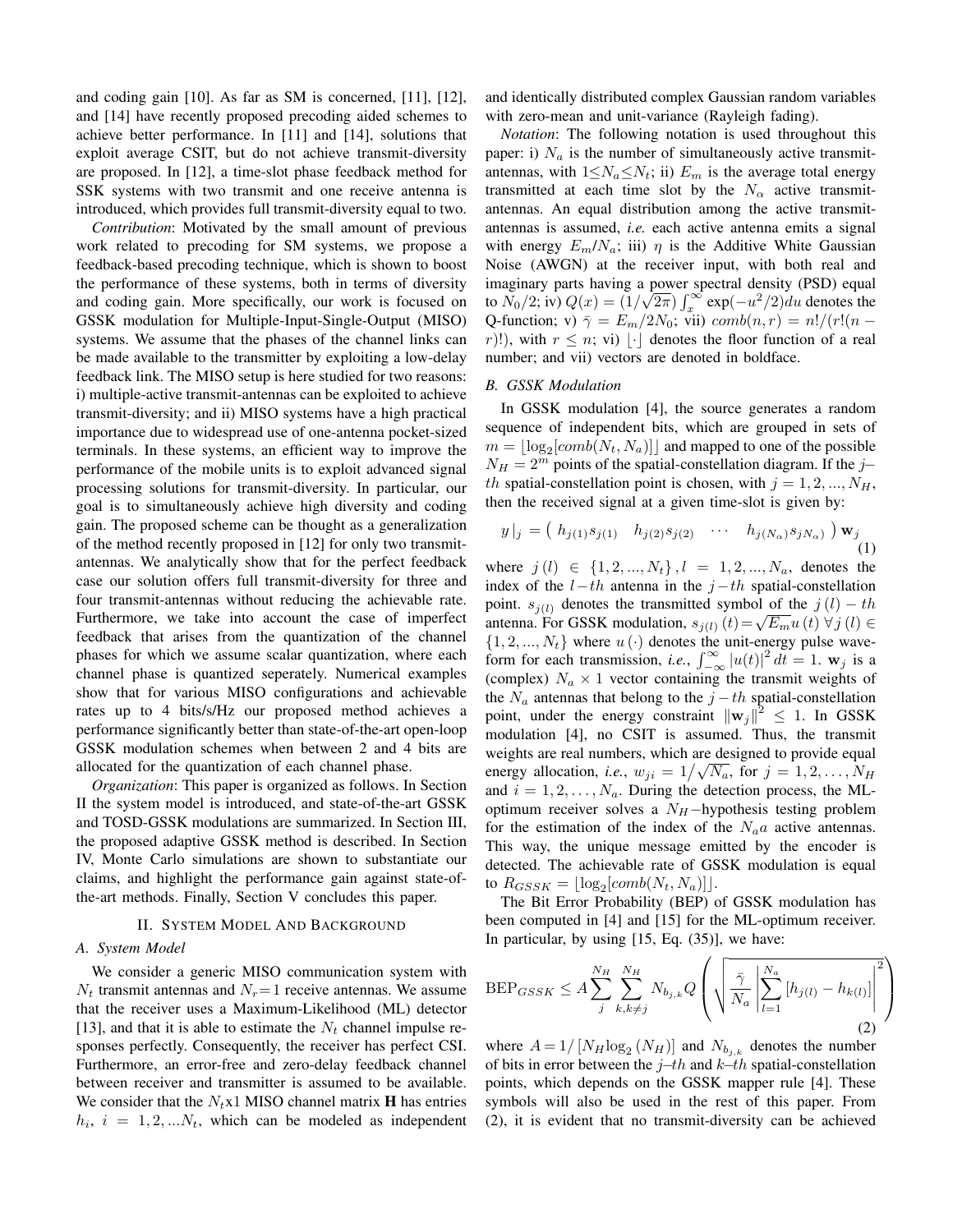due to the coherent summation of complex Gaussian channel gains. Furthermore, energy is wasted due to the subtraction of the channel gains of common antennas in different spatialconstellation points.

# *C. TOSD-GSSK Modulation*

Unlike GSSK modulation, TOSD-GSSK modulation can achieve transmit-diversity by transmitting time-orthogonal signals from the active transmit-antennas [5, Eq. (21)], [6]. Similar to GSSK modulation, the entries  $w_{ji}$  for  $j = 1, 2, \ldots, N_H$ and  $i = 1, 2, ..., N_a$  of the precoding vector  $w_j$  are equal to  $1/\sqrt{N_a}$ , due to the lack of CSIT. The BEP of TOSD-GSSK can be computed as follows [6]:

$$
\text{BEP}_{TOSD-GSSK} \le A \sum_{j}^{N_H} \sum_{k,k \ne j}^{N_H} N_{b_{j,k}} Q\left(\sqrt{\frac{\bar{\gamma}}{N_a} ||h_{j,q}||^2}\right)
$$
\n(3)

where  $h_{j,q}$  is a vector that contains all the distinct channel gains between the spatial-constellation points  $j$  and  $k$ . From (3), it follows that even though TOSD-GSSK achieves transmit-diversity by using orthogonal waveforms, it does not solve the problem of wasting energy due to the elimination of common channel links among spatial-constellation points.

# III. ADAPTIVE GSSK MODULATION

In this section, we introduce a new GSSK modulation scheme, which exploits precoding and CSIT at the transmitter to improve diversity and coding gain. To make the precoding design simpler, we exploit only the knowledge of the channel phases, which are assumed to be available at the transmitter through a feedback channel in the case of Frequency-Division Duplexing (FDD) systems. By setting the phase of one of the  $N_t$  wireless links as a reference, denoted as  $\phi_{ref}$ , the receiver needs to feedback to the transmitter only  $N_t - 1$ phase differences. We denote the phases of the  $N_t$  channel links by  $\phi_i$ ,  $i = 1, 2, ..., N_t$ . If, for instance,  $\varphi_{ref} = \varphi_1$ , the feedback vector  $\phi_{feedback}$  of the phase differences is given by:  $\phi_{feedback} = (\phi_1 - \phi_2 \cdots \phi_1 - \phi_{N_t})$ . Similar to GSSK modulation, no orthogonal waveforms are used.

# *A. Design of Precoding Vectors*

The design of the precoding vectors  $\mathbf{w}_j$ ,  $j = 1, 2, ..., N_H$ is based on the following observation. From (2), it follows that the main reason why SSK and GSSK modulations cannot achieve transmit-diversity is due to the coherent summation of the channel gains, which is caused by the presence of random channel phases in the spatial-constellation points. The main idea of the proposed precoding design is to avoid random channel phases. To this end, our method is based on *cophasing* and *phase-rotation* operations. In particular: i) for any spatial-constellation point, the channel phases of the  $N_a$  active antennas are aligned to  $\phi_{ref}$ , *i.e.*, they are *co-phased*. This step is equivalent to conventional Equal Gain Combining (EGC) [16] at the receiver, but it is performed at the transmitted by exploiting the knowledge of  $\phi_{feedback}$ ; and ii) the resulting *cophased*  $N_H$  spatial-constellation points are adequately *phaserotated* in order to maximize the Euclidean distance among all of them. This step is equivalent to uniformly distributing the *co-phased* spatial-constellation points over a circle, similar to Phase Shift Keying (PSK) modulation [13]. As a result, the spatial-constellation diagram resulting after applying the precoding vector would geometrically resemble a PSK modulation scheme, whose  $N_H$  points are random variables given by the summation of  $N_a$  independent Rayleigh channel gains. Accordingly, the  $j-th$  spatial-constellation point, after being phase-aligned, is *phase-rotated* by  $(j - 1) (2\pi/N_H)$  for  $j = 1, 2, \dots N_H$ , which is the same for each time-slot.

In summary, the  $j - th$  spatial-constellation point after applying precoding at the transmitter is:

$$
x_j = \sqrt{E_m} \left( \left| h_{j(1)} \right| e^{j\phi_{j(1)}} \cdots \left| h_{j(N_a)} \right| e^{j\phi_{j(N_a)}} \right) \mathbf{w}_j
$$
\n(4)

where  $h_{j(l)} = |h_{j(l)}| e^{j\phi_{j(l)}}$  for  $l = 1, 2, ..., N_a$ , and the precoding vector  $w_i$ , which takes into account *co-phasing* and *rotation*, is:

$$
\mathbf{w}_{j} = \frac{1}{\sqrt{N_a}} \begin{pmatrix} e^{j \left(\varphi_{ref} + (j-1)\frac{2\pi}{N_H} - \varphi_{j(1)}\right)} \\ \vdots \\ e^{j \left(\varphi_{ref} + (j-1)\frac{2\pi}{N_H} - \varphi_{j(N_a)}\right)} \end{pmatrix}
$$
 (5)

Consequently, (4) simplifies as follows:

$$
x_j = \sqrt{\frac{E_m}{N_a}} \left( \sum_{l=1}^{N_a} |h_{j(l)}| \right) e^{j \left( \varphi_{ref} + (j-1) \frac{2\pi}{N_H} \right)} \tag{6}
$$

for  $j = 1, 2, \dots N_H$ , which resembles an  $N_H$ -PSK constellation diagram with points being random variables that depend on the channel gains.

# *B. Performance Analysis*

By using again [15, Eq. (35)], the BEP of the proposed adaptive method can be computed as follows:

$$
BEP_{Adaptive-GSSK} \le A \sum_{j}^{N_H} \sum_{k,k \ne j}^{N_H} N_{b_{j,k}} PEP_{x_j \to x_k | h} \quad (7)
$$

where  $PEP_{x_i \to x_k|h}$  is the Pairwise Error Probability (PEP) between the spatial-constellation points  $x_j$  and  $x_k$  in (6), conditioned on the fading paths. This PEP can be computed as follows:

$$
PEP_{x_j \to x_k|h} = Q\left(\sqrt{\frac{1}{2N_0} |x_j - x_k|^2}\right)
$$
  
=  $Q\left(\sqrt{\frac{1}{2N_0} \left[ |x_j|^2 + |x_k|^2 - 2|x_j| |x_k| \cos(\phi_{j,k}) \right]}\right)$   
(8)

where  $\varphi_{j,k} = |j - k| (2\pi/N_H) \in (0, \pi]$  is the phase difference between  $x_j$  and  $x_k$ , which, unlike (2), is no longer a random variable.

By comparing (8) with (2) and (3), we notice that the fading gains between pairs of spatial-constellation points do not cancel out, and that no random phases are present in the expression of the PEP. The benefit is twofold: i) high coding gain; and ii) high diversity gain. In the next section, we study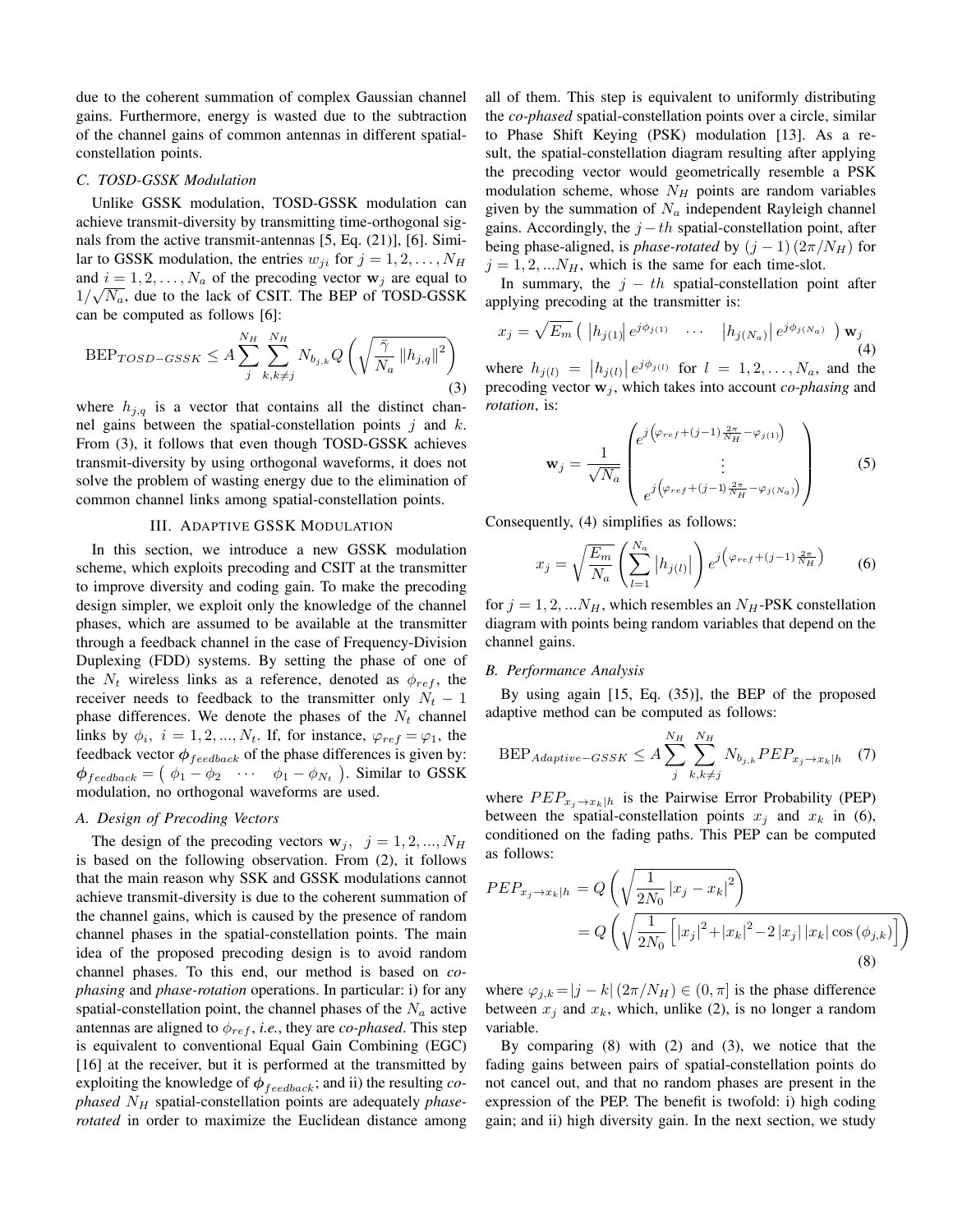analytically the achievable diversity order of the proposed modulation scheme when three and four antennas are used at the transmitter. The analysis of system setups with a larger number of transmit-antennas is postponed to future research.

## *C. Analysis of the Diversity Order*

*Three Transmit-Antennas*: Let us consider a setup with  $N_t =$ 3 and  $N_a = 2$ , where  $N_H = 2$  and  $R = 1$  bits/s/Hz. Without loss of generality, we assume that the spatial-constellation diagram is composed by the pairs of antenna indexes given by  $(1, 2)$  and  $(1, 3)$ , which correspond to the transmission of bits '0' and '1', respectively, and  $\varphi_{ref} = \varphi_1$ . By using (4) and  $(5)$ , we have:

$$
x_1 = \sqrt{E_m} \left( |h_1| e^{j\phi_1} |h_2| e^{j\phi_2} \right) \begin{pmatrix} 1/\sqrt{N_a} \\ e^{j(\phi_1 - \phi_2)} / \sqrt{N_a} \end{pmatrix}
$$
  
=  $\sqrt{\frac{E_m}{N_a}} \left( |h_1| + |h_2| \right) e^{j\phi_1}$  (9)

and

$$
x_2 = \sqrt{E_m} \left( |h_1| e^{j\phi_1} |h_3| e^{j\phi_3} \right) \begin{pmatrix} e^{j\pi} / \sqrt{N_a} \\ e^{j(\phi_1 - \phi_3 + \pi)} / \sqrt{N_a} \end{pmatrix}
$$

$$
= \sqrt{\frac{E_m}{N_a}} \left( |h_1| + |h_3| \right) e^{j(\phi_1 + \pi)} \tag{10}
$$

By substituting (9) and (10) in (8), we obtain:

$$
PEP_{0' \to 1'|h} = PEP_{1' \to 0'|h}
$$
  
=  $Q\left(\sqrt{\frac{\bar{\gamma}}{N_a}} \left[2|h_1| + |h_2| + |h_3|\right]\right)$  (11)

By carefully analyzing (11), we notice that is resembles, except for a scaling factor, the PEP of a system with EGC and three receive-antennas [16]. Thus, we can conclude that a diversity order equal to  $L = N_t = 3$  is obtained.

*Four Transmit-Antennas*: If  $N_t = 4$ , the angle  $\phi_{j,k}$  between a pair  $(x_i, x_k)$  of spatial-constellation points can take two different values: i)  $\phi_{j,k} = \pi$ ; and ii)  $\phi_{j,k} = \pi/2$ . *Case*  $\phi_{j,k} = \pi$ : Using (6) and (8), we obtain:

$$
PEP_{x_j \to x_k | h} = Q\left(\sqrt{\frac{\bar{\gamma}}{N_a}} \left[\sum_{l=1}^{N_a} \left[ |h_{j(l)}| + |h_{k(l)}| \right] \right] \right)
$$

$$
= Q\left(\sqrt{\frac{\bar{\gamma}}{N_a}} \left[\sum_{i}^{2d_{j,k}} |h_i| + \sum_{q,q \neq i}^{N_a - d_{j,k}} 2|h_q| \right] \right) (12)
$$

where  $2d_{j,k}$  is the number of distinct antenna-indexes between the spatial-constellation points  $x_j$  and  $x_k$ . Once again, (12) resembles an EGC diversity scheme with  $L_{j,k} = 2d_{j,k} + N_a$  $d_{j,k} = N_a + d_{j,k}$  antennas at the receiver. Thus, the diversity gain of (12) is  $L_{i,k}$ .

*Case*  $\phi_{j,k} = \pi/2$ : By still using (6) and (8), we obtain:

$$
PEP_{x_j \to x_k | h} = Q \left( \sqrt{\frac{\bar{\gamma}}{N_a} \left[ \sum_{i}^{2d_{j,k}} |h_i|^2 + \sum_{q,q \neq i}^{N_a - d_{j,k}} 2 |h_q|^2 + f(h) \right]} \right)
$$
(13)

where  $f(h)$  is given by the summation of the mixed products of Rayleigh random variables. Thus,  $f(h) \geq 0$  for every channel realization. The diversity order  $L_{j,k}$  of (13) can be obtained by using the following upper-bound:

$$
PEP_{x_j \to x_k | h} \le Q \left( \sqrt{\frac{\bar{\gamma}}{N_a} \left[ \sum_{i}^{2d_{j,k}} |h_i|^2 + \sum_{q,q \ne i}^{N_a - d_{j,k}} 2 |h_q|^2 \right]} \right) \tag{14}
$$

which stems from the fact that  $f(h) \geq 0$  and that the Qfunction is monotonically decreasing for increasing values of its argument. By carefully studying (14), we can notice that the PEP resembles a Maximum Ratio Combining (MRC) diversity scheme [16] with  $L_{j,k} = 2d_{j,k} + N_a - d_{j,k} = N_a + d_{j,k}$ antennas at the receiver. Thus, the diversity order of (13) is  $L_{j,k} \geq N_a + d_{j,k}$ . If  $N_t = 4$ , we conclude that different PEPs might have different diversity gains. Overall, the diversity order  $L$  of the system is equal to the minimum of the diversity orders of the PEPs, *i.e.*,  $L = \min\{L_{j,k}\}\$ for  $j, k = 1, 2, \ldots, N_H.$ 

*Full-Diversity Order*−N<sub>a</sub>=3. Let us consider the setup with  $N_a=3$ . There are in total four combinations of three simultaneously active antennas, *i.e.*,  $(1, 2, 3)$ ,  $(1, 2, 4)$ ,  $(2, 3, 4)$ , and  $(1, 3, 4)$ . Thus,  $N_H = 4$ . By direct inspection, we have  $2d_{i,k} =$ 2 for  $j, k = 1, 2, ..., N_H$ . So,  $L \big| \varphi_{j,k=\pi} = N_a + d_{j,k} = 4$  and  $L \big|_{\varphi_{j,k=\pi/2}} \geq N_a + d_{j,k} = 4$ . Consequently,  $L = N_t = 4$ . Since there are four constellation points, the achievable rate is equal to  $R = \log_2(4) = 2 \frac{bits}{s}/Hz$ , which is the maximum achievable rate for  $N_t = 4$ .

## IV. NUMERICAL RESULTS

The aim of this section is to show some numerical examples to validate the claims made in Section III regarding the performance of the proposed GSSK modulation scheme with precoding. The analysis is conducted by using Monte Carlo simulations and (7) for four different scenarios, as seen in Fig.1. Furthermore, we compare the performance of the proposed scheme with state-of-the-art GSSK and TOSD-GSSK modulations. For the bit mapping of (7), we used Gray coding.

We observe a very close agreement between Monte Carlo simulations and the analytical framework in (7), especially in the high-SNR region. Also, the results confirm our claims regarding the coding and diversity gain advantage of our proposed method against other solutions available in the literature in the ideal case of a perfect feedback of the channel phases. For the practical case of limited feedback, since the channel phases are uniformly distributed at  $[-\pi,\pi]$  we considered scalar uniform quantization where *B* bits are allocated for the quantization of each channel phase. Consequently,  $-\pi + (2\pi k/2^B)$ ,  $k = 1, 2, ..., 2^B$ , are the  $2^B$  quantization levels and  $B(N<sub>t</sub> - 1)$  is the total number of bits required for the feedback information. As we see in Fig.1, for a rate up to 3 bits/s/Hz, just 2 bits per channel phase is an adequate number to achieve a significantly better performance than the state-of-the-art GSSK schemes. For scenario d) where the